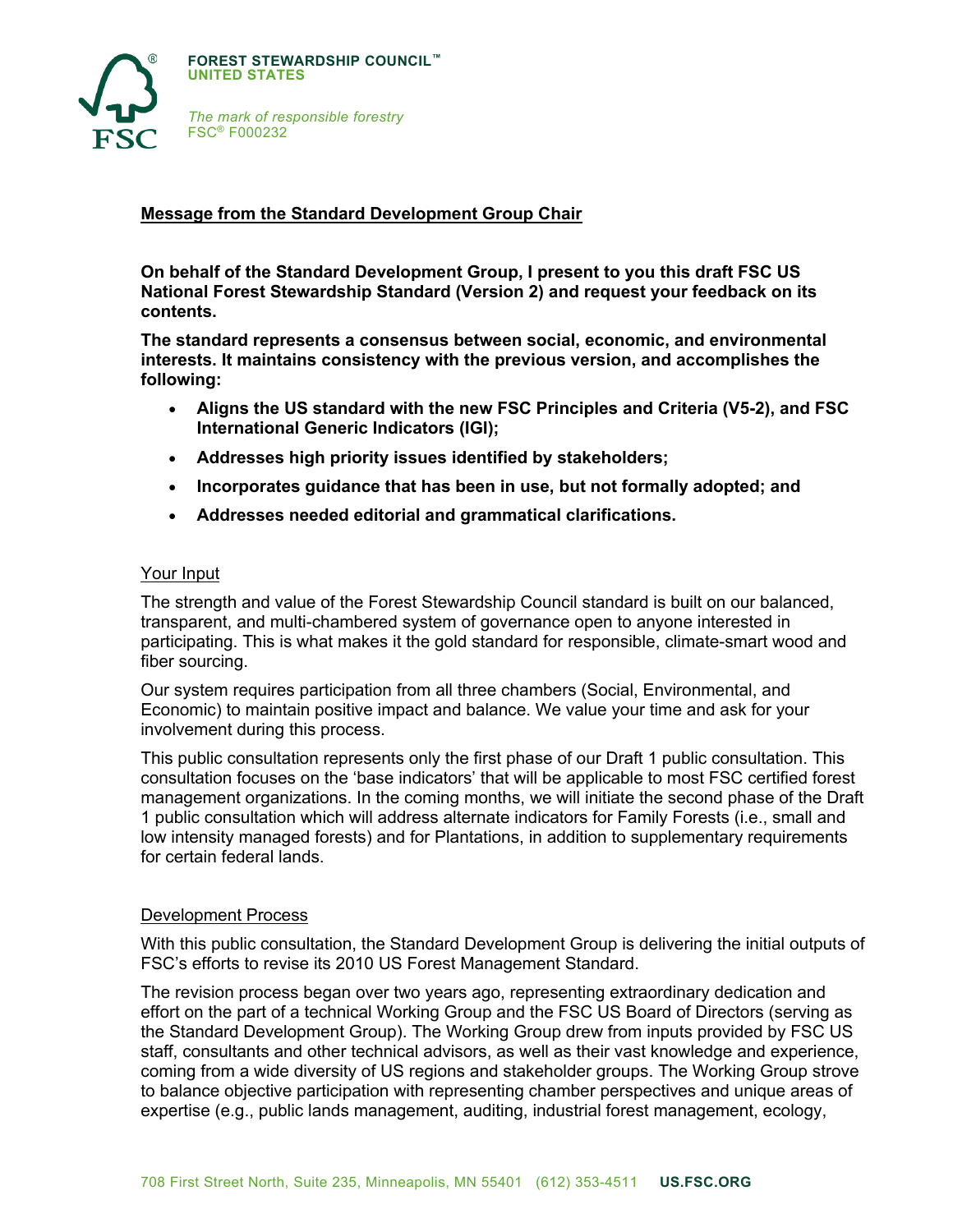social impacts, among others) in their recommendations to the Standard Development Group. With a similar commitment to the quality of outputs and representing the diverse contexts of the US, the Standard Development Group focused on feasibility of implementation, clarity of intent, and ensuring that core values of FSC forest management are respected.

Importantly, this revision process builds on a Standard that was already exemplary. In doing so, the Working Group emphasized addressing known challenges in the Standard, including indicators that have been difficult for certified organizations to interpret and for Certification Bodies to audit, or that did not produce the outcomes intended. The Working Group used existing indicators when possible to maintain consistency for certified organizations, trying to simplify and streamline standard language. They also increased internal consistency in language, and identified practical solutions to challenges. Overall, the standard has significantly more guidance, and leaner indicators with clearer intent. This will result in more consistent application by certified organizations and auditing by Certification Bodies, and improved outcomes overall.

FSC's revised Principles and Criteria (Version 5), with which we are now aligning the US standard, introduced new concepts and expanded on others to strengthen the attention and protections given to valued elements of responsible forest management, including:

- A formal dispute resolution process;
- Workers' rights;
- Free, prior, and informed consent (FPIC);
- Estimates of externalities;
- Identifying and addressing damage to environmental values;
- Modified Representative Sample Area (RSA) expectations; a
- A conservation areas network;
- More structured management planning and monitoring;
- A modified High Conservation Value (HCV) construct; and
- Scale, Intensity, and Risk (SIR) considerations.

These changes are the result of a rigorous, diverse global development process which represented the values and approval of the FSC membership. While recognizing the importance of these concepts in the revised Principles and Criteria, the Working Group and Standard Development Group looked for ways to simplify and streamline these additions, add flexibility for achieving the desired outcomes, and adapt them to the US context.

Although not required by the revised Principles and Criteria, the revised National Forest Stewardship Standard introduces climate change considerations for the first time in structured, practical ways. This is a critical element, as it directly addresses a global crisis that is already influencing the ecological integrity and productivity of forests in the United States.

The result is more than just a new FSC Standard that is more relevant and directly addresses the dominant issues affecting US forests. It also represents years of consensus building and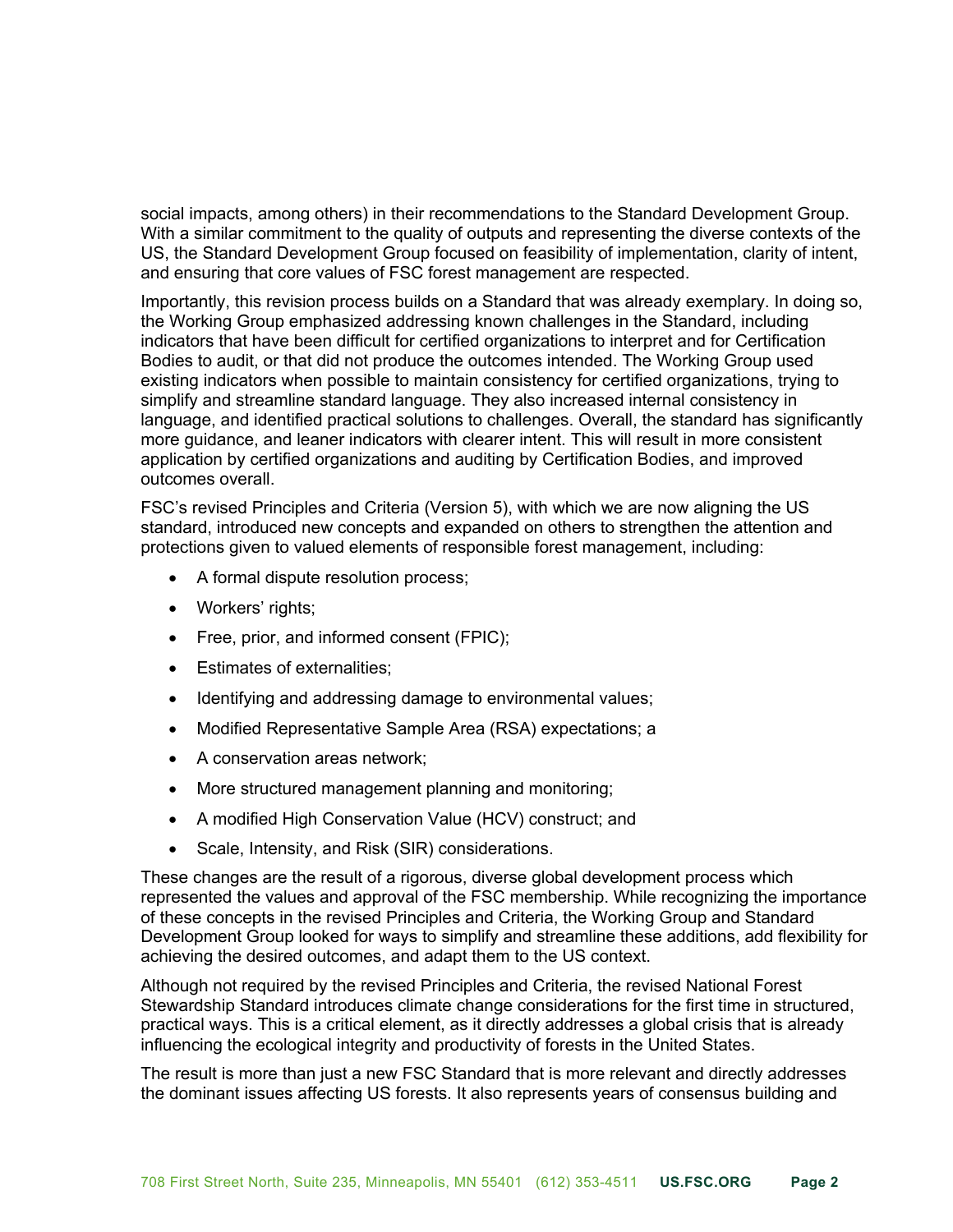compromise between diverse interests. The conversations and debates held by the Working Group and Standard Development Group are similar to ones dominating conversations across the US and around the globe about responsible forest management.

We are looking forward to hearing from you and are depending on your comments to drive further improvements to our FSC US National Forest Stewardship Standard (Version 2). Thank you!

*–Paul Vanderford, Chair, FSC US Standard Development Group*

# **How to participate in the consultation**

Individuals who are interested in participating in first phase of the public consultation on Draft 1 [of the revised FSC US National Forest Stewardship Standard are encouraged to visit the web](https://www.engage.us.fsc.org/)  pages dedicated to the consultation. Within these web pages, participants will find the draft revised standard, plus additional resource materials, learn about opportunities to participate in webinars, and how to submit comments on the draft.

# *Any comments that a participant wishes to be formally recognized must be submitted via the FSC Consultations Platform by Friday, December 18, 2020.*

# **Summary of Process**

In April 2017, the FSC US Board of Directors agreed to take on the role of Standard Development Group for the revision of the FSC US forest management standard. FSC US staff began to organize and plan for the process before deciding to delay the effort for one year so they could focus on the FSC US Controlled Wood National Risk Assessment development process. In early 2018, a Working Group of technical advisors was appointed by the Standard Development Group and the real work began.

Using the existing forest management standard and the International Generic Indicators, FSC US staff suggested an initial set of indicators for each Criterion in the revised Principles and Criteria. The Working Group evaluated these suggestions and worked to improve, refine or replace the indicators. Along the way, the Working Group also developed a number of new guidance annexes. The Working Group emphasized streamlining indicators when possible, addressing known problem areas to increase the consistency of interpretation.

Upon receipt of the Working Group's recommended set of indicators, guidance annexes and defined terms in early 2020, the Standard Development Group began a thorough review of the materials. They focused on clarity of intent, feasibility of implementation for certified forest management organizations, and ensuring that core values of FSC are respected. This review and subsequent revisions addressed all elements of the draft standard.

On August 31, 2020, the Standard Development Group approved Draft 1 of the base indicators and associated annexes for public consultation. This approval included a number of conditions that were resolved over the following weeks.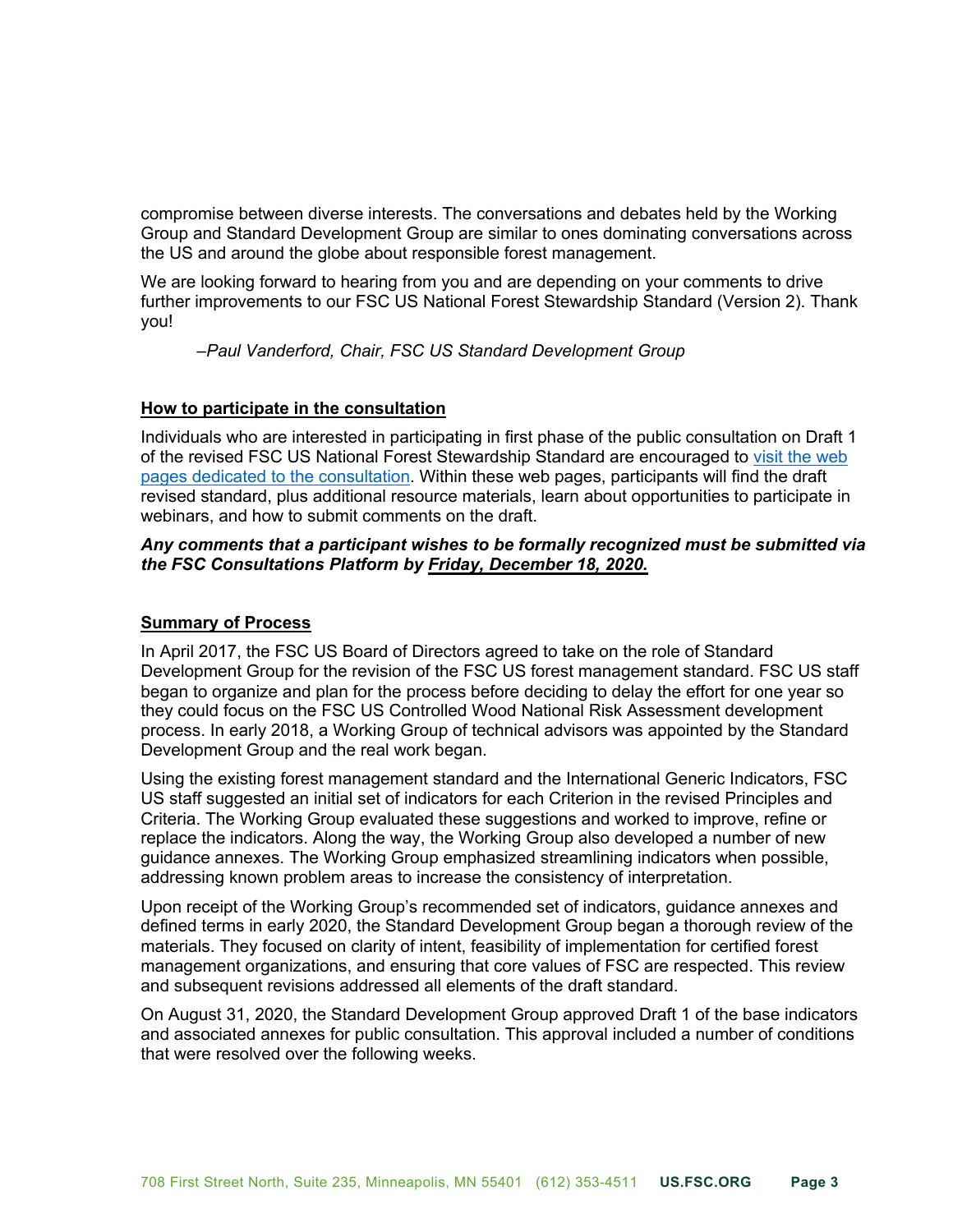### Technical Working Group Members:

- Karen Brenner, Independent Consultant
- Steve Grado, Mississippi State University
- John Gunn, University of New Hampshire, SIG-NAL
- Stuart Hale, The Nature Conservancy
- Daniel Hall, Guide Environmental
- Brian Kittler, American Forests
- Sean Ross, Lyme Timber Company
- Mickey Rachal, RoyOMartin
- Christopher Reeves, IKEA Purchasing Services (US) Inc. (2018-2019)
- Mark Heyde, State of Wisconsin Dept. of Natural Resources

### Standard Development Group Members\*:

- Sophie Beckham, International Paper (Economic Chamber)
- Tim Beyer, State of Minnesota Dept. of Natural Resources (Economic Chamber)
- Mike Houser, PotlatchDeltic Corporation (Economic Chamber)
- Sarah Billig, Mendocino Redwood Company (Economic Chamber)
- Brent Davies, Ecotrust (Environmental Chamber)
- Tracy Stone-Manning, National Wildlife Federation (Environmental Chamber)
- Rolf Skar, Greenpeace USA (Environmental Chamber)
- Linda Walker, World Wildlife Fund US (Environmental Chamber)
- John Fenderson, Fellow, Croatan Institute (Social Chamber)
- Cece Headley, Northwest Forest Worker Center (Social Chamber)
- Paul Vanderford, Sustainable Northwest (Social Chamber)
- Shoana Humphries, Individual member (Social Chamber)

*\* FSC US Board of Directors at the time of the August 31, 2020 approval for public consultation.*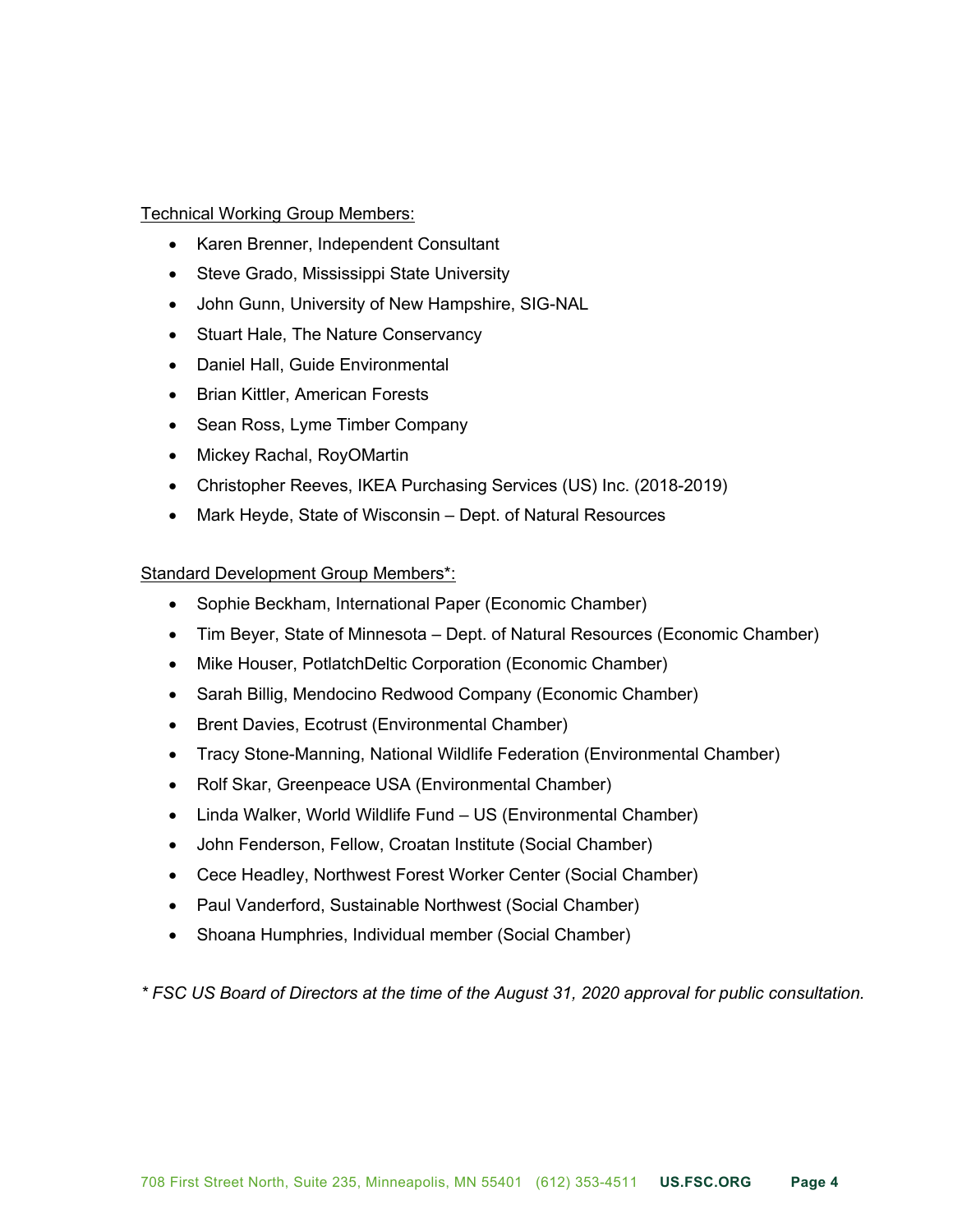### **Major changes**

- There are a number of changes in the overall structure of the FSC Principles and Criteria between Version 4 (the framework for the existing FSC US forest management standard) and Version 5 (the framework for the revised FSC US National Forest Stewardship Standard). The most significant changes:
	- o Principle 2 is dedicated to Workers' Rights and Employment Conditions
	- o Principle 4 is dedicated to Community Relations
	- $\circ$  The former Principle 2 (Use & Tenure Rights) and related criteria have been distributed among Principles 1 through 5
	- o Principle 10 now addresses implementation of management activities (although very little of the content is new to the standard)
- While resolution of disputes was previously a component of the US standard, certified organizations were not required to develop a dispute resolution process. The indicators of Criterion 1.6 and guidance in Annex D add a more formal requirement and establish sideboards for the scope of this requirement.
- Principle 2 is now dedicated to Workers, with a new Criterion (2.2) addressing promotion of gender equality, more explicit requirements for training (Indicator 2.5.1), and an extension of worker protections to contractors, subcontractors and their employees. The Standard Development Group has identified concerns regarding the feasibility of verifying conformance with some of the draft indicators, specifically in regard to workers who are not direct employees of the certified organization. These issues will be further explored during the public consultation period through a Forest Workers' Forum.
- The concept of Free, Prior and Informed Consent (FPIC) is now a core component of Principle 3 (Indigenous Peoples' Rights; Criterion 3.2) and Principle 4 (Community Relations; Criterion 4.2). It provides a pathway for certified organizations to work with Native American groups and certain local communities that is fair, lucid, and inclusive of the right to withhold approval for management activities to proceed. An early draft of Free, Prior and Informed Consent guidance was available from FSC International, but input from a US-based consultant, as well as the Working Group, suggested that it was not well aligned with the US context. Annex F provides US-oriented guidance for assessment and confirmation of rights, outreach, and agreements intended to circumvent management activities that will have negative impacts on rights.
- The revised Principles and Criteria introduced a new concept, externalities of operations (Criterion 5.3). The Working Group provided some clarity to the overall concept of externalities, and because they recognized that related estimates could quickly become quite extensive and expensive, they focused on the use of best-available information "that can be obtained through reasonable effort and cost…"
- Climate change is explicitly incorporated into the US standard for the first time. Certificate holders are expected to consider how it may affect their ability to conserve important environmental values (Indicator 6.1.1) and achieve management objectives (Indicator 7.2.4). The revisions include new expectations on monitoring the impacts of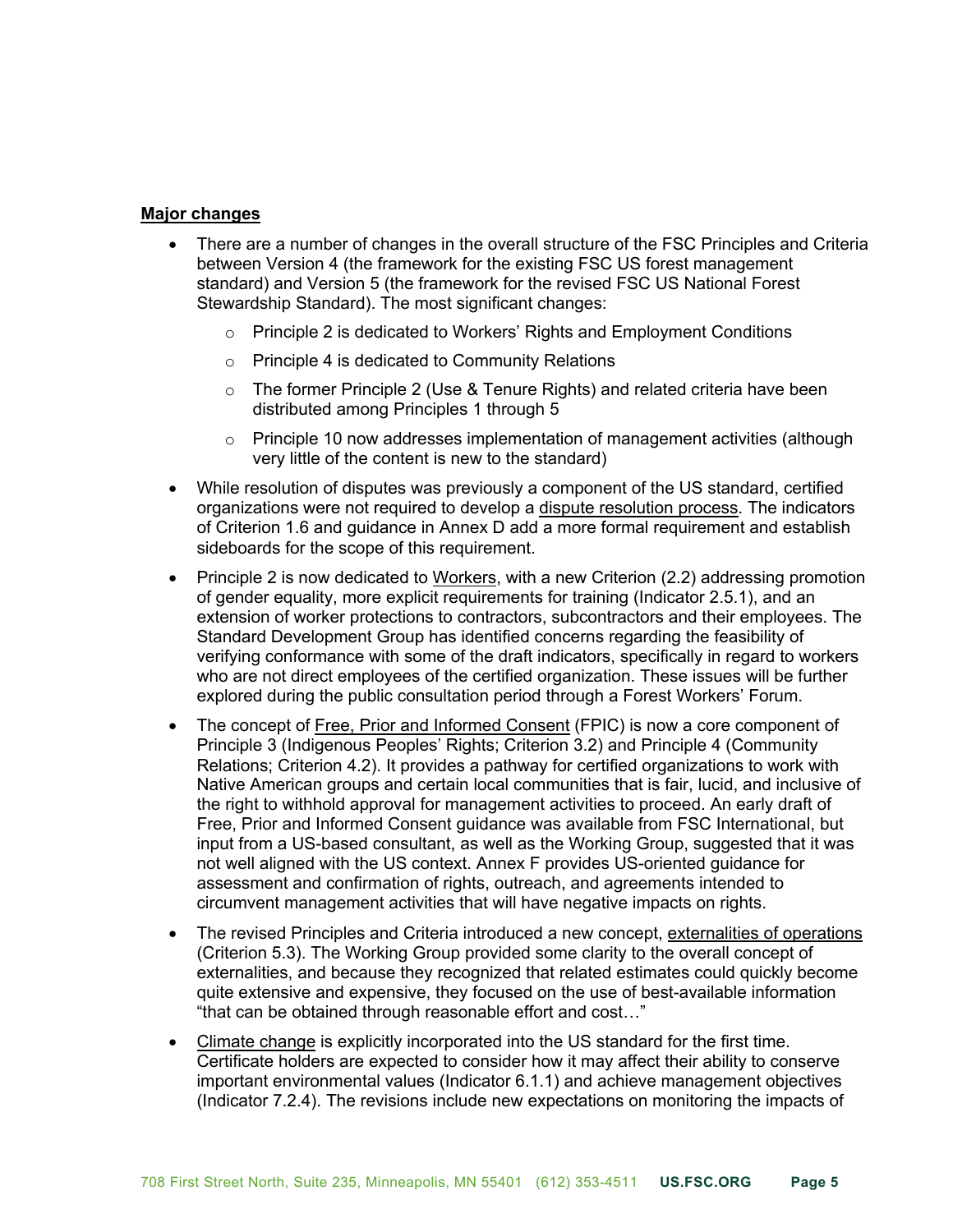climate change (Indicator 8.1.2) and provide flexibility for implementing adaptation strategies (Indicator 10.2.2).

- The Standard Development Group included a new indicator (Indicator 6.3.2) focused on the practice of whole-tree harvesting. However, they would like to further explore the value added by the new indicator during this consultation.
- The revised Principles and Criteria brought a greater emphasis on restoration, including through the Representative Sample Area approach (see below) and strengthened requirements for identifying and addressing damage to environmental values (Indicator 6.3.3 and Indicator 6.7.7). This includes addressing existing damage that is the result of activities by previous landowners. The Working Group and Standard Development Group included sideboards on the scope of what is expected of certified organizations.
- One of the priority issues for the revision was a need to address the regional requirements that are a legacy from the original US regional standards, held within annexes in the existing US standard. Draft 1 of the revised standard has streamlined and incorporated these regional requirements into the main body of the standard, both for even-aged management (Indicator 6.6.5) and Riparian Management Zones (Indicator 6.7.5). Additionally, the Standard Development Group has proposed increasing the accessibility and flexibility of the two indicators that allow for departures from these regional requirements (Indicators 6.6.6 and 6.7.6). Finally, there is a new indicator focused on encouraging longer rotations that also provides additional flexibility in opening sizes (Indicator 6.8.3).
- The expectations on Representative Sample Areas (Criterion 6.5) changed significantly with the revised Principles and Criteria and International Generic Indicators. Previously, certified organizations were allowed to identify existing protected areas *outside* of their management unit, but the focus is now on establishment of Representative Sample Areas *within* the management unit. Another change is that instead of looking for and protecting *existing* representative examples of native ecosystems, they are now expected to consider *restoring* examples of native ecosystems that do not currently occur within the management unit but could potentially be present. The Standard Development Group worked to ensure that Annex G provides flexibility in how these changes are achieved, while still reflecting the desired intent.

The revised Criterion language also requires that establishment of Representative Sample Areas be "proportionate to the conservation status and value of the ecosystems at the landscape level, and the scale, intensity and risk of management activities." The guidance in Annex G will help certified organizations determine what this means in their context and help to ensure greater consistency in establishment of Representative Sample Areas across organizations.

• The concept of a Conservation Areas Network (Indicator 6.5.6) was added through the International Generic Indicators. Generally, the Network is a set of areas within the Management Unit\* that is managed primarily to conserve environmental or cultural values for the long term. The Network does not necessarily require additional conservation outcomes, so much as it puts together a complete picture of conservationoriented objectives and resulting conservation areas that address other parts of the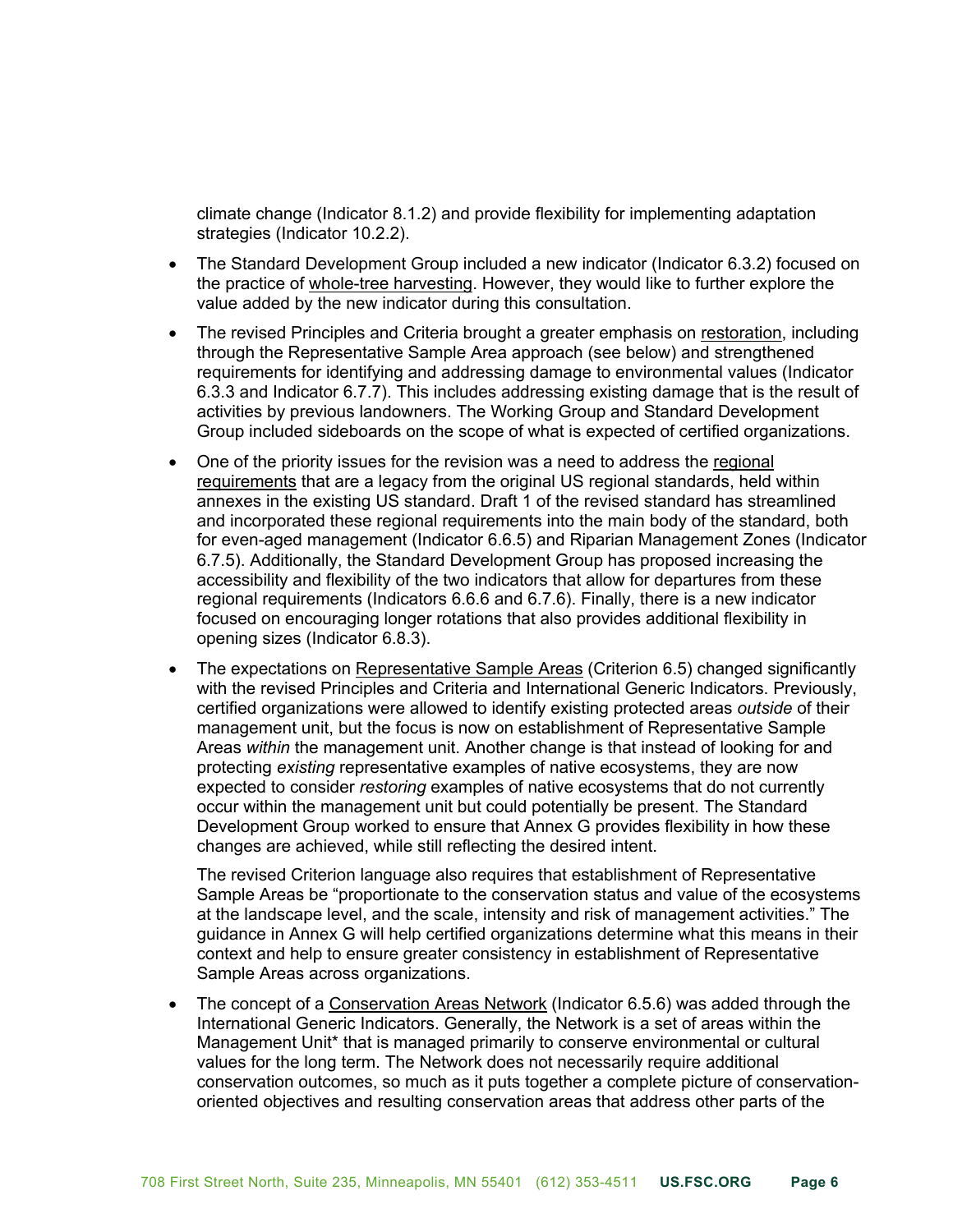Standard. The Standard Development Group expects that for many organizations, these will be adequate for conforming with this new requirement (see Annex H).

- The revised Principles and Criteria added expectations for more-structured management planning and monitoring. Certified organizations must now demonstrate that they have policies with visions and values aligned with the standard (Indicator 7.1.1) and have established verifiable targets for achieving their management objectives (Indicator 7.3.1). New monitoring requirements build on this structure (Indicator 8.1.1) and expand on monitoring of environmental and social values (Indicator 8.2.1), but this draft revised standard has also eliminated some other specific monitoring requirements. The draft requirements attempt to introduce additional flexibility on how a certified organization may design their monitoring program.
- While technically not a new requirement, the revised standard includes Chain of Custody requirements for certified organizations (Criterion 8.5). Organizations have already been held to similar requirements by their Certification Body. Inclusion of the requirements in the US standard will increase transparency and consistency overall.
- A draft FSC US High Conservation Value Assessment Framework has been accessible to certified organizations for nearly a decade, but was never finalized or approved. A priority for this revision process is to formally adopt a High Conservation Value Framework, which aligns well with a requirement in the International Generic Indicators. The Framework (Annex K) provides guidance on identifying, assessing, managing and monitoring High Conservation Values in conformance with Principle 9. Additionally, the annex includes much needed US-specific guidance on terminology and expectations.

The Working Group's perception is that certified organizations have generally overidentified High Conservation Values. They wished to establish clearer thresholds for High Conservation Values versus other environmental and social values. With this guidance, Principle 9 outcomes should become more focused on those values that are deserving of the additional protections afforded by Principle 9 requirements and become more consistent in implementation across the certificate holder base.

• A revised FSC Pesticides Policy approved in 2019 moved away from requiring derogations for Highly Hazardous Pesticide use, and instead implemented a more riskbased approach for pesticide use. The Policy includes a greater emphasis on integrated pest management, development of Environmental and Social Risk Assessments by certified organizations and monitoring of pesticide use. Requirements around pesticides in the draft revised standard (Criterion 10.7) are aligned with the revised Policy.

### **How to participate in the consultation**

Individuals who are interested in participating in first phase of the public consultation on Draft 1 [of the revised FSC US National Forest Stewardship Standard are encouraged to visit the web](https://www.engage.us.fsc.org/)  pages dedicated to the consultation. Within these web pages, participants will find the draft revised standard, plus additional resource materials, learn about opportunities to participate in webinars, and how to submit comments on the draft.